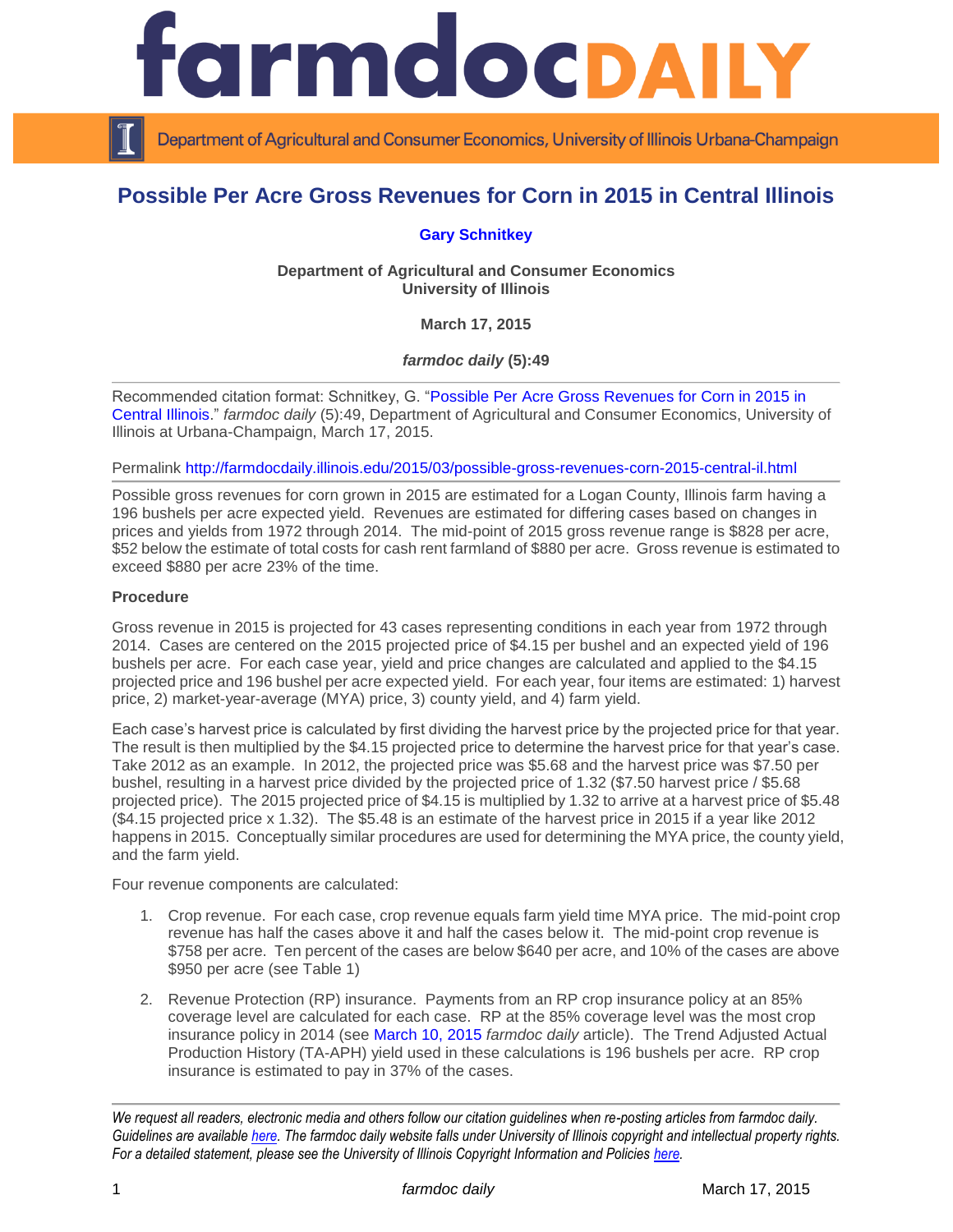3. Agricultural Risk Coverage – County Coverage (ARC-CO). ARC-CO payments are calculated given a county benchmark yield of 175 bushels per acres and a benchmark price of \$5.29 per bushel, representing likely parameters for Logan County, Illinois. The payment represents a base acre payment, taking into consideration that payments are received on only 85% of the base acres. ARC-CO is estimated to pay in 74% of the cases (see Table 1).

|                            | 10%         | Mid       | 90%         |
|----------------------------|-------------|-----------|-------------|
|                            | Lowest (1)  | Point (2) | Highest (3) |
|                            | \$ per acre |           |             |
| Crop Revenue               | 630         | 758       | 950         |
| RP Insurance (85%)         | 0           | 0         | 66          |
| ARC-CO                     | 0           | 35        | 78          |
| <b>PLC</b>                 | 0           | 0         | 80          |
| Gross Rev. with ARC-CO (3) | 746         | 828       | 949         |
| Gross Rev. with PLC (3)    | 717         | 786       | 948         |

4. Price Loss Coverage (PLC) payments are calculate given a reference price of \$3.70 and a program yield of 161 bushels per acre. PLC is estimated to pay in 44% of the cases.

(1) Ten percent of the revenues are below these values.

(2) Fifty percent of the revenues are above and 40% are below these values.

(3) Ten percent of the revenues are above these values.

(4) Include crop revenue plus RP insurance + government payment.

Gross revenue takes into consideration the above components, equaling crop revenue plus crop insurance payment plus government program payments. Two gross revenues exist: one when government payments are received through ARC-CO and the other through PLC.

When matching government payments in gross revenue, the above procedure assumes that there is one base acre for each planted acre. This does not necessarily have to be the case. Planting decisions do not influence base acres for calculating government payments when ARC-CO or PLC is chosen. Also, the 2015 government payments will not be received until the fall of 2016.

## **Gross Revenue**

The mid-point of the gross revenue with ARC-CO is \$828 per acre (see Table 1). There is a considerable range around this mid-point. Ten percent of the cases have gross revenue less than \$746 per acre, and 10 percent of the cases have revenue above \$948 per acre (see Table 1).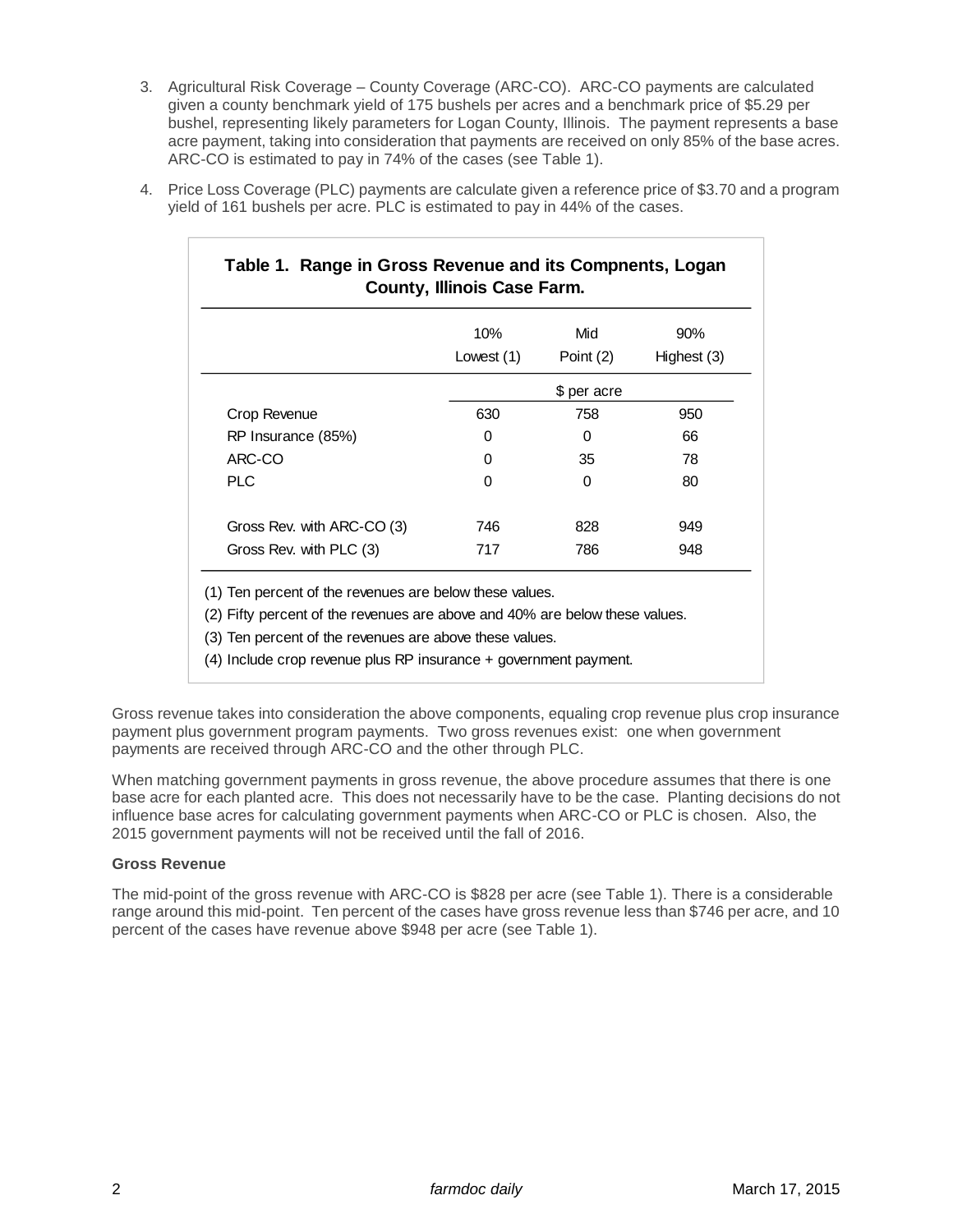

In Figure 1, bars show revenue for each of the case years. The figure also includes two solid lines. The lowest is at \$580 per acre, the estimated non-land costs associated with corn. None of the revenues are below non-land costs. The second line is at \$880 per acre, the estimated total cost given cash rent at an average level. The \$880 equals \$580 of non-land cost plus \$300 of cash rent. Only 23% of the cases exceed \$880 per acre.

The 23% of the cases when gross revenue exceeds \$880 occurred in the following case years: 1973, 1975, 1987, 1988, 2003, 2006, 2007, 2010, and 2012. With the exception of 2003, all years had a higher harvest price than projected price. Note that two of these years were associated with large droughts: 2008 and 2012. In those drought years, RP payments aid in maintaining overall gross revenue.

High yields are not necessarily associate with gross revenue exceeding \$880. Three of the five years with the highest yield above trend are associated with gross revenue below \$880 per acre (1986, 1994, and 2014). History would suggest higher gross revenue are more likely associated with price increases rather than higher yields alone. High yields often are associated with low prices, resulting in near averaged gross revenue.

A "typical" year has yields near trend and prices near projected prices. These years result in revenue in the mid to low \$800 per acre range. A string of these years occurred between 1996 through 2001. During these years, yields were within 10 bushels of trend and harvest prices were relatively close to projected prices.

## **ARC-CO versus PLC payments**

This analysis suggests that ARC-CO has about a 75% chance of making a payment. Many of the years are projected at \$78, the maximum payments for ARC-CO in 2015 (see Figure 2). In compassion, PLC is projected to pay in 44% of the cases. Average payments from ARC-CO are estimated at \$49 per acre. PLC is at \$25 per acre. Note that these represent estimates for 2015. ARC-CO and PLC payment expectations will change over time. In particular, ARC-CO guarantee will change as the benchmark yield and price changes.